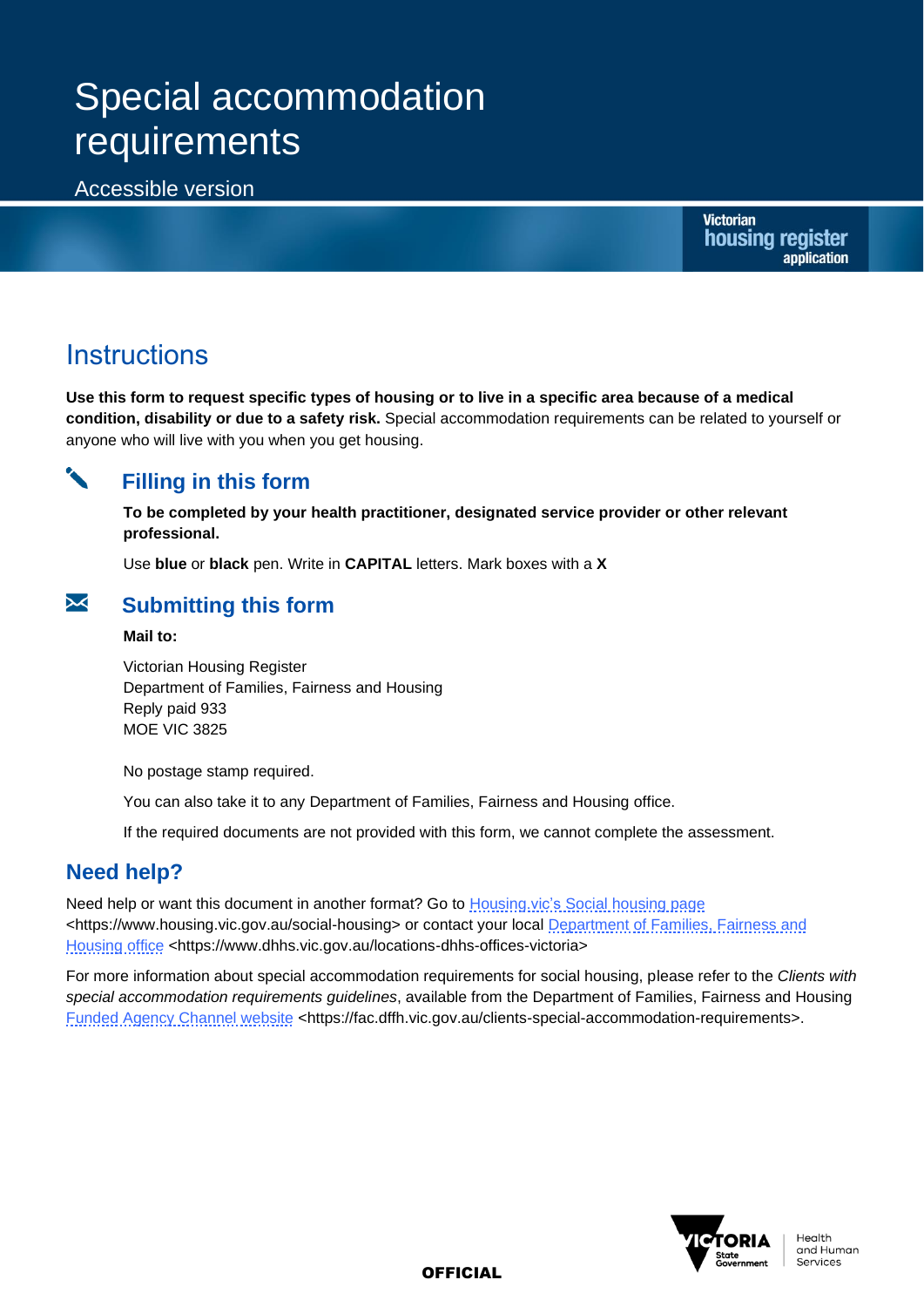## Section A

## **Primary applicant's details**

In this section, we ask for the details of the person who is the owner (primary applicant) of the Victorian Housing Register application.

| Q <sub>1</sub> | <b>Name</b>               |  |
|----------------|---------------------------|--|
| Q <sub>2</sub> | <b>Application number</b> |  |

## Section B

### **Person who has the special accommodation requirements**

Complete this section with details of the person who has the special accommodation requirements.

| Q3             | <b>Title</b>                                                                                                                     |
|----------------|----------------------------------------------------------------------------------------------------------------------------------|
|                | Mr<br><b>Mrs</b><br><b>Miss</b><br><b>Ms</b><br><b>Prof</b><br>Dr<br><b>Other</b>                                                |
| Q <sub>4</sub> | <b>First name</b>                                                                                                                |
| Q <sub>5</sub> | <b>Middle name</b>                                                                                                               |
| Q <sub>6</sub> | <b>Last name</b>                                                                                                                 |
| Q7             | Date of birth                                                                                                                    |
| Q <sub>8</sub> | <b>Gender</b><br><b>Female</b><br>Indeterminate<br><b>Intersex</b><br>Other<br><b>Male</b>                                       |
| Q9             | <b>Telephone</b>                                                                                                                 |
| <b>Q10</b>     | <b>Email</b>                                                                                                                     |
| <b>Q11</b>     | Are you a participant of the National Disability Insurance Scheme (NDIS)?<br>If no, go to Question 14<br><b>Yes</b><br><b>No</b> |
| <b>Q12</b>     | Please provide your NDIS reference number                                                                                        |
| Q13            | Please provide the contact details of your NDIS support provider:                                                                |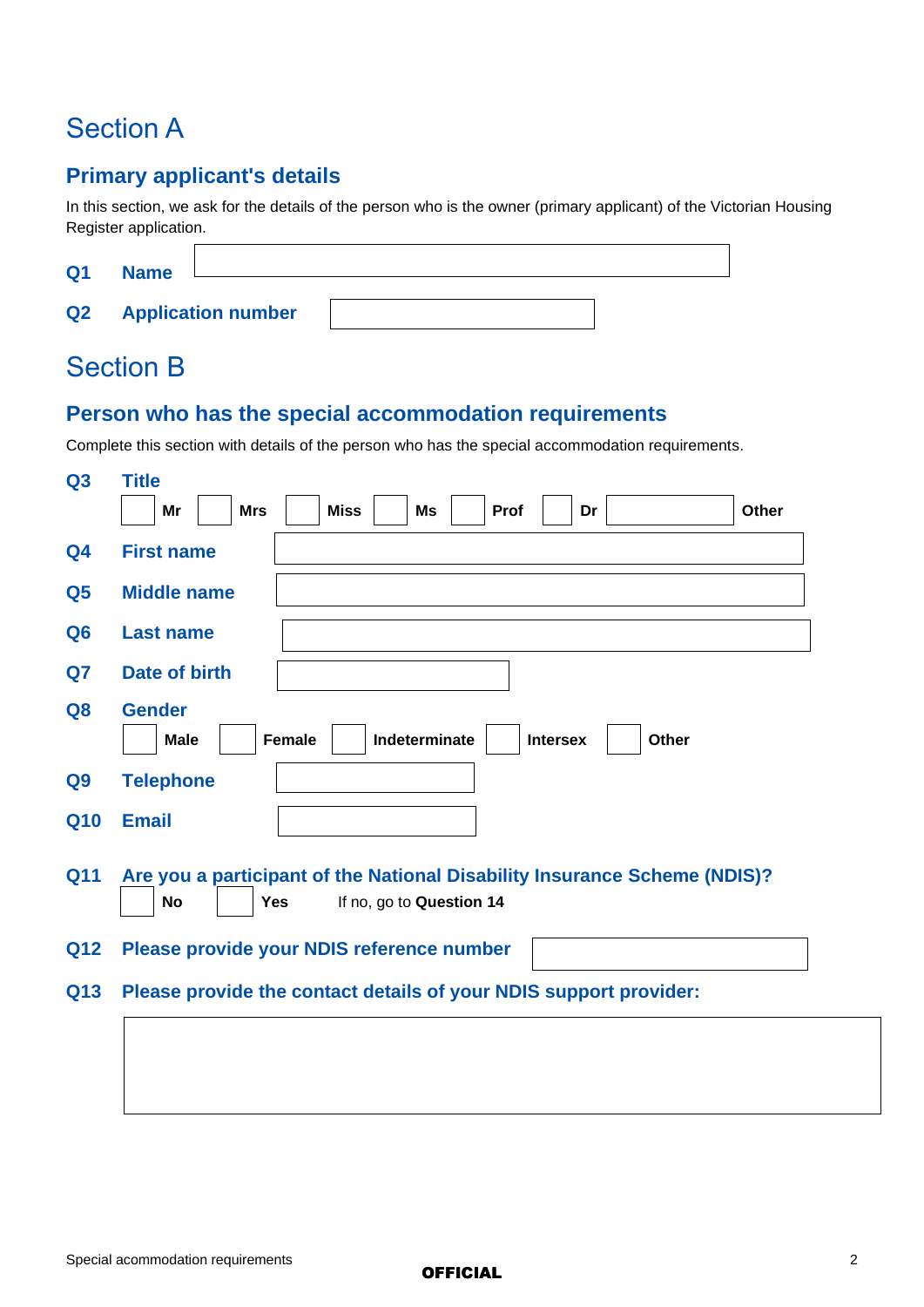## Section C

## **Professional details**

#### $\mathbf{T}$ **Stop**

This section and the remainder of the special accommodation requirements form should only be completed by the health practitioner, designated service provider or other appropriate professional (for example, the principal of a specialist school) that is relevant to the special accommodation requirements being requested.

| <b>Q15</b> | What is your profession?         |                                 |  |  |  |  |  |  |
|------------|----------------------------------|---------------------------------|--|--|--|--|--|--|
|            | General practitioner             | Social Worker/Support worker    |  |  |  |  |  |  |
|            | Psychologist                     | <b>NDIS Support Coordinator</b> |  |  |  |  |  |  |
|            | Psychiatrist                     | Occupational therapist          |  |  |  |  |  |  |
|            | Specialist                       |                                 |  |  |  |  |  |  |
|            | Other                            |                                 |  |  |  |  |  |  |
| <b>Q16</b> | <b>Business address or stamp</b> |                                 |  |  |  |  |  |  |
|            |                                  |                                 |  |  |  |  |  |  |
|            |                                  |                                 |  |  |  |  |  |  |

| Q17 Telephone     |  |
|-------------------|--|
| Q18 Email address |  |

## Section D

 $\bullet$ 

## **What are the special accommodation requirements they need?**

When completing this form, it is important to distinguish (wherever possible) between those **accommodation requirements which are critical to the client's wellbeing**, as opposed to those which may be preferable or ideal.

For example, the client may be a patient at a local health service. Is it essential that the client remains in a specific location to continue to receive required treatment from this service or are there alternative services available elsewhere that can provide the same treatment?

Not all properties will have the special accommodation requirements that are requested. Speak with the local Department of Families, Fairness and Housing office to determine whether there are properties suitable to meet your client's special accommodation needs.

#### **OFFICIAL**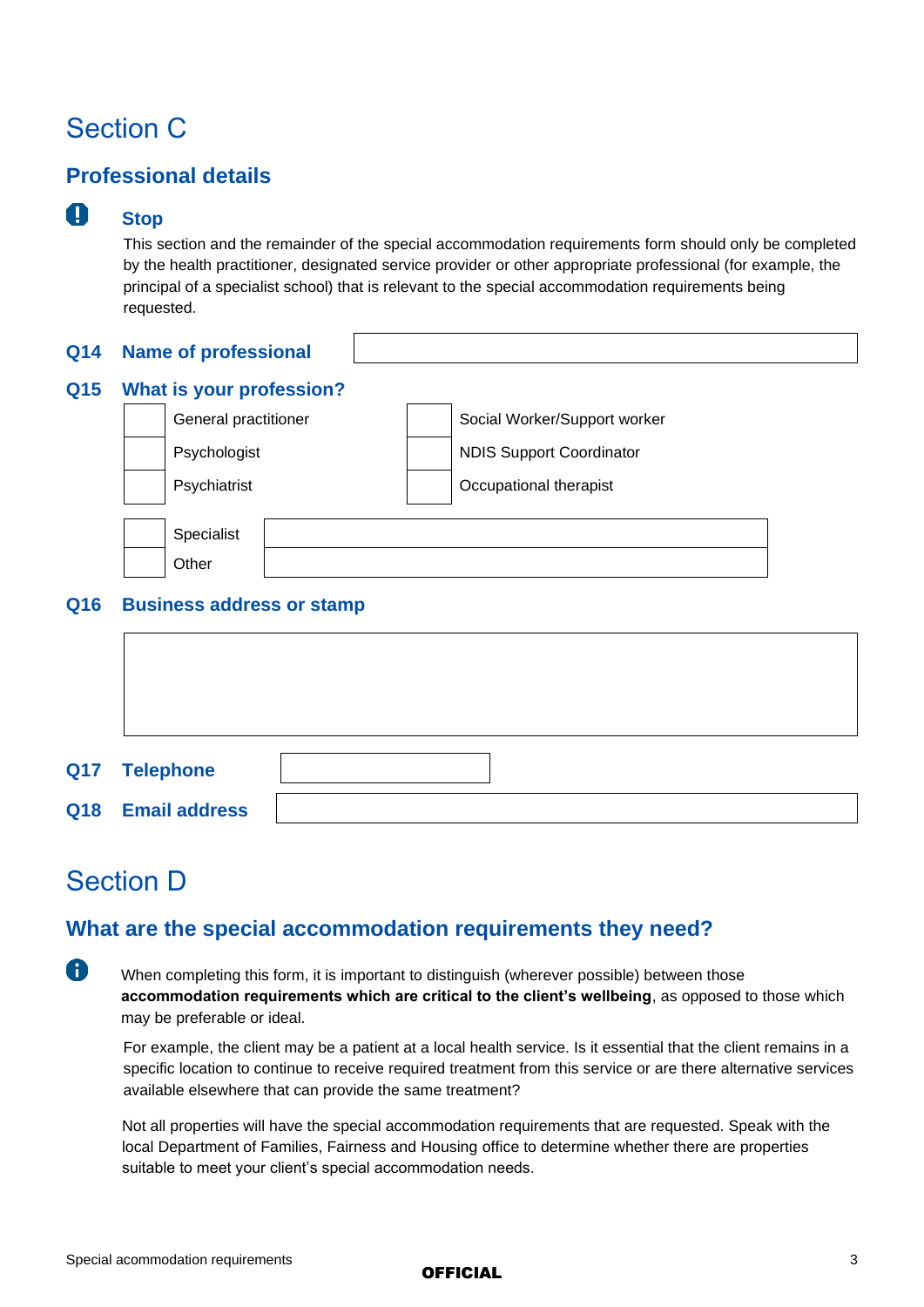### **Location needs**

A location need is a need for housing in a specific area so that the person can access ongoing specialist treatment, care, education or due to a safety risk.

|                                                                                                                                                            |           |  | Does the person need to live in a specific area to access medical facilities or<br>designated service provider because they are not available anywhere else? |  |
|------------------------------------------------------------------------------------------------------------------------------------------------------------|-----------|--|--------------------------------------------------------------------------------------------------------------------------------------------------------------|--|
|                                                                                                                                                            | <b>No</b> |  | Yes                                                                                                                                                          |  |
|                                                                                                                                                            |           |  | Does the person receive ongoing regular support from family or friends or<br>rostered care for a medical condition or disability?                            |  |
|                                                                                                                                                            | <b>No</b> |  | <b>Yes</b>                                                                                                                                                   |  |
|                                                                                                                                                            |           |  | Does the person have difficulty with accessing medical facilities, designated<br>service provider or receiving care from family or friends?                  |  |
|                                                                                                                                                            | <b>No</b> |  | <b>Yes</b>                                                                                                                                                   |  |
|                                                                                                                                                            | <b>No</b> |  | Does the person need access to schools offering specialised education?<br><b>Yes</b>                                                                         |  |
|                                                                                                                                                            |           |  | Does the person need to exclude any specific locations?                                                                                                      |  |
| Q23<br>For example, this might include areas where there is a risk of family or other violence, or where there is a<br>negative impact on their wellbeing. |           |  |                                                                                                                                                              |  |
|                                                                                                                                                            | <b>No</b> |  | Yes                                                                                                                                                          |  |
|                                                                                                                                                            |           |  | If yes to any of the above, please explain why and provide details                                                                                           |  |
|                                                                                                                                                            |           |  |                                                                                                                                                              |  |
|                                                                                                                                                            |           |  |                                                                                                                                                              |  |
|                                                                                                                                                            |           |  |                                                                                                                                                              |  |
|                                                                                                                                                            |           |  |                                                                                                                                                              |  |
|                                                                                                                                                            |           |  |                                                                                                                                                              |  |
|                                                                                                                                                            |           |  |                                                                                                                                                              |  |
|                                                                                                                                                            |           |  |                                                                                                                                                              |  |
|                                                                                                                                                            |           |  |                                                                                                                                                              |  |

### **Property needs**



 $\bullet$ 

Items marked with \* are not available in moveable units.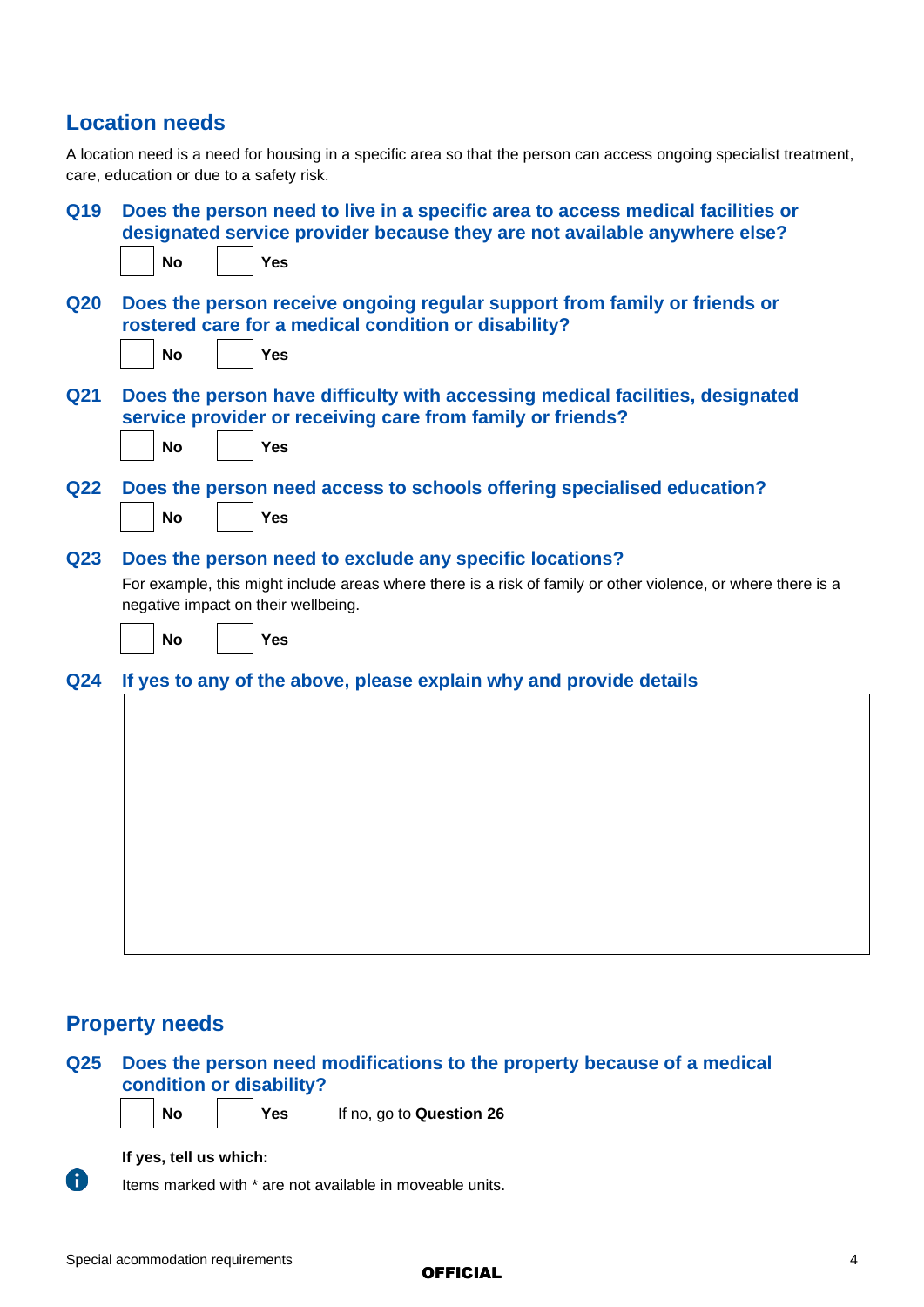

#### Full disability modifications



 $\bigcap$ 

Some changes, due to their nature, will need endorsement or detailed installation instructions or both from an occupational therapist before they can be installed.

### **Q26 Does the person need an extra bedroom for any of the following reasons?**

| Medical condition |                                       |  |  |  |  |
|-------------------|---------------------------------------|--|--|--|--|
| Medical equipment |                                       |  |  |  |  |
|                   | Live in or rostered carer (full time) |  |  |  |  |
| Other             |                                       |  |  |  |  |

### **Q27 Does the person need a heating/cooling system, such as an air conditioner, for a medical condition?**

| í. |
|----|
|----|

**No Yes**

### **Q28 What kind of property best suits the person's needs?**

Can manage any property type Up to one flight of external stairs/no internal stairs Up to 1-4 entrance stairs/no internal stairs/no lift 1-4 entrance stairs/lift access/an occasional flight of stairs Ground floor access/no external or internal stairs/ramp access/no lift

#### **OFFICIAL**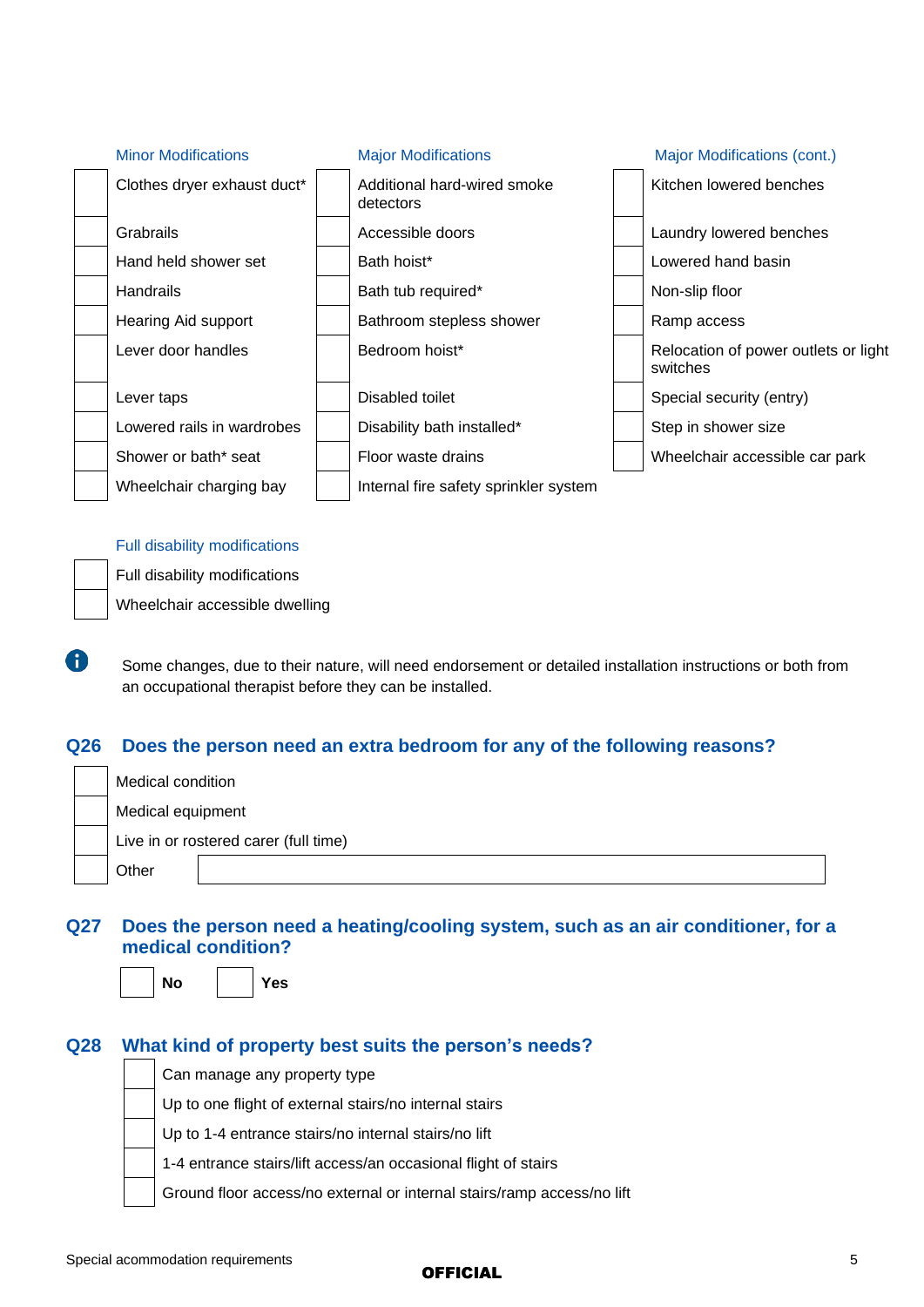### **Q29 Select the following that best describes the required property type**

Medium-density: a dwelling in a multi-unit development of between two and five storeys

Low-density, attached: one of two or more dwellings, physically joined to other units by a common wall or roof

Low-density, detached: a single dwelling, not attached to another property in any way

## Section E

### **Medical or disability needs**

#### **Q30 What medical condition or disability does the applicant experience?**

| Parkinson's Disease       | Cystic Fibrosis                              |
|---------------------------|----------------------------------------------|
| Heart Condition (severe)  | <b>Muscular Dystrophy</b>                    |
| Lymphoedema               | Cancer                                       |
| <b>Cerebral Palsy</b>     | Poliomyelitis or Post Poliomyelitis Syndrome |
| <b>Multiple Sclerosis</b> | Renal failure                                |
| Fibromyalgia              | <b>Chronic Obstructive Pulmonary Disease</b> |
| Motor Neurone Disease     | Myasthenia Gravis                            |
| Emphysema (severe)        | <b>Systematic Lupus Erythematosus</b>        |
| Quadriplegia              | <b>Stroke</b>                                |
| Epilepsy (uncontrolled)   | <b>Chronic Fatigue Syndrome</b>              |
| Scleroderma               |                                              |
| Other                     |                                              |

#### **Q31 Describe the person's medical condition or disability:**

- How does it relate to their special accommodation requirements?
- How is it essential for their health and wellbeing that the recommended special accommodation requirements are approved?
- How is it essential for their health and wellbeing that they move from where they live now?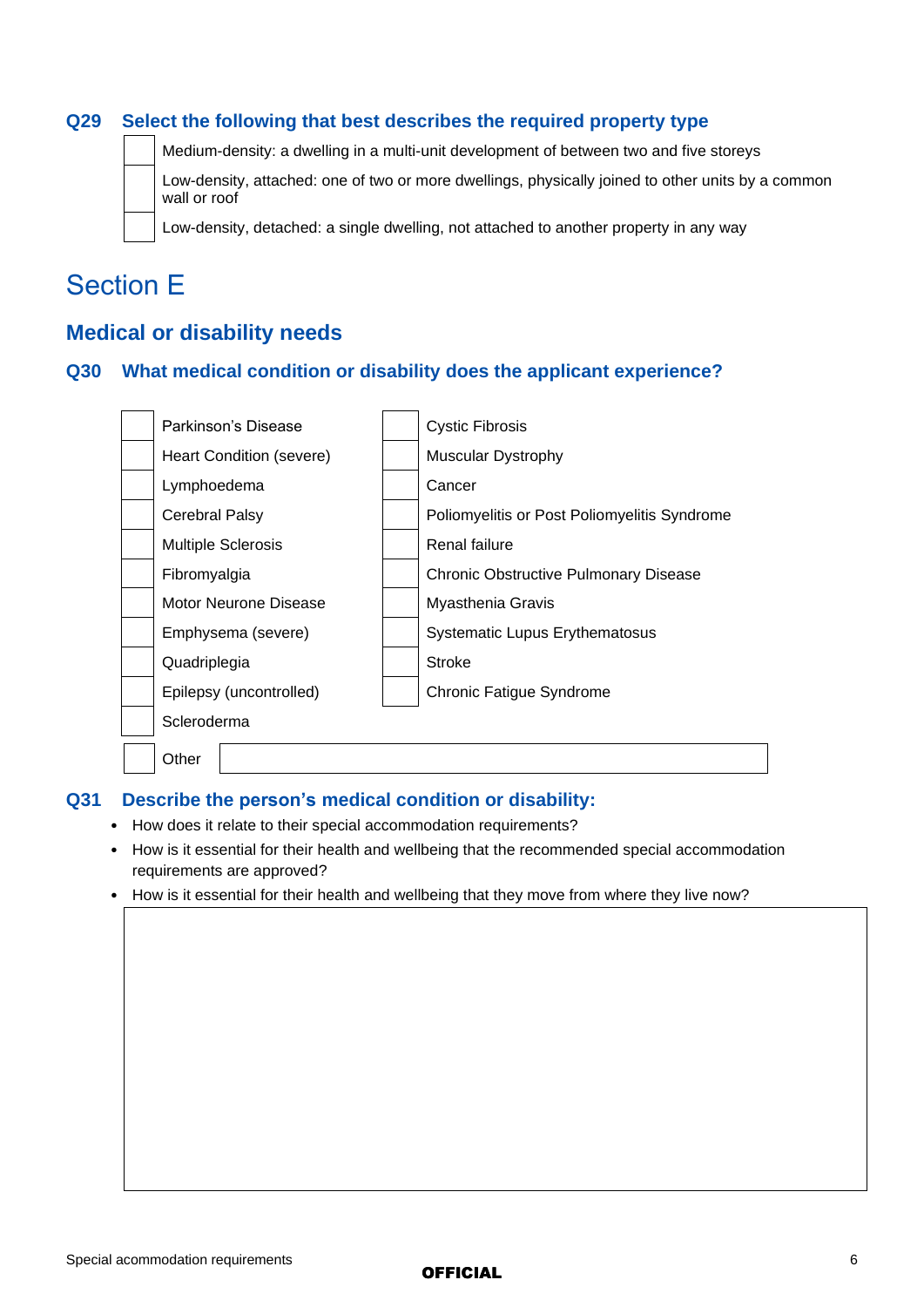## Section F

## Declaration by professional

This section is only to be completed by the treating health practitioner, designated service provider or other relevant professional.

I declare that the person named in Section B of this application has the specific accommodation requirements as detailed in this form because of a medical condition or disability, or their safety is at risk.

| <b>Full name</b> |  |
|------------------|--|
| <b>Signature</b> |  |
|                  |  |
| <b>Date</b>      |  |